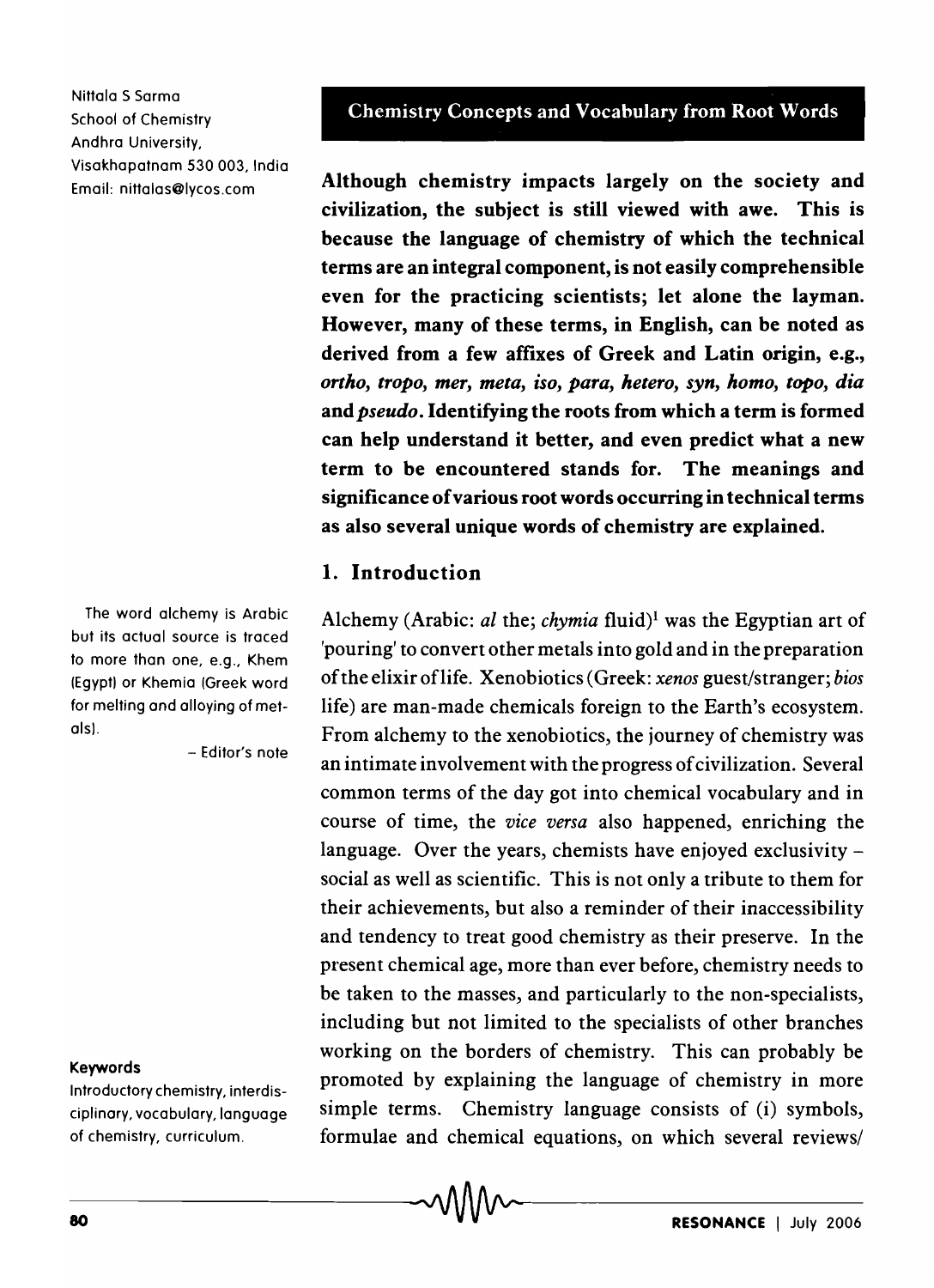#### **CLASSROOM**

monographs are available, and (ii) vocabulary of chemical terms, on which the available information is extremely limited. Dictionaries [1,2] or glossaries [3] and standard textbooks of chemistry [4-7] do serve as reference material, but do not provide a systematic vocabulary learning *vis a vis* the concepts. In fact, it is the common experience that many terms might be understood *per se* but that their origins are not known so well. This acts as a limiting factor as one advances. For in all phenomena, including the learning process, the law of diminishing returns applies restricting the continued ability of the learner. On the other hand, acquiring new knowledge can become a child's play if the structure and the organization of the chemical terms are known well.

The word English itselfis from 'Angleish', the Germanic language of the immigrant Anglo Saxons (AD 450-550) of the British Isles. Hence, it is no wonder that upon the Norman conquest (AD 1066) of England, and the consequent influence of scientific scholars and their scholarly languages of Latin and Greek that followed, classical Greek and Latin terms were adopted for the new scientific concepts that developed. As these classical languages are not spoken now having been replaced by modern Greek and Italian, the meanings of the classical Latin and Greek roots have not changed, unlike what could have happened if the languages were in common use. Hence, from the language point of view, the terms have a sort of permanence. But from the (dynamic) science point of view, the terms can at best indicate the level of knowledge that existed. For, as the concepts get more and more refined due to advancement of science, the terms coined originally may not fully explain, nay mislead occasionally. In such a situation, stretching the etymology approach beyond a point may prove counter-productive. The IUPAC have done yeomen service by standardizing the chemistry terms, defining them precisely and in quite a few cases, recommending the use of new terms in place of old confusing ones [3]. However, in the case of most chemistry terms in use, the etymology approach can be extremely useful to a new starter, and perhaps educators.

 $R_0$  and  $R_0$  and  $R_0$  and  $R_0$  is the set of  $\mathcal{O}(n)$  if  $\mathcal{O}(n)$  is the set of  $\mathcal{O}(n)$ 

As classical Greek and Latin languages are not spoken now having been replaced by modern Greek and Italian, the meanings of the classical Latin and Greek roots have not changed, unlike what could have happened if the languages were in common use.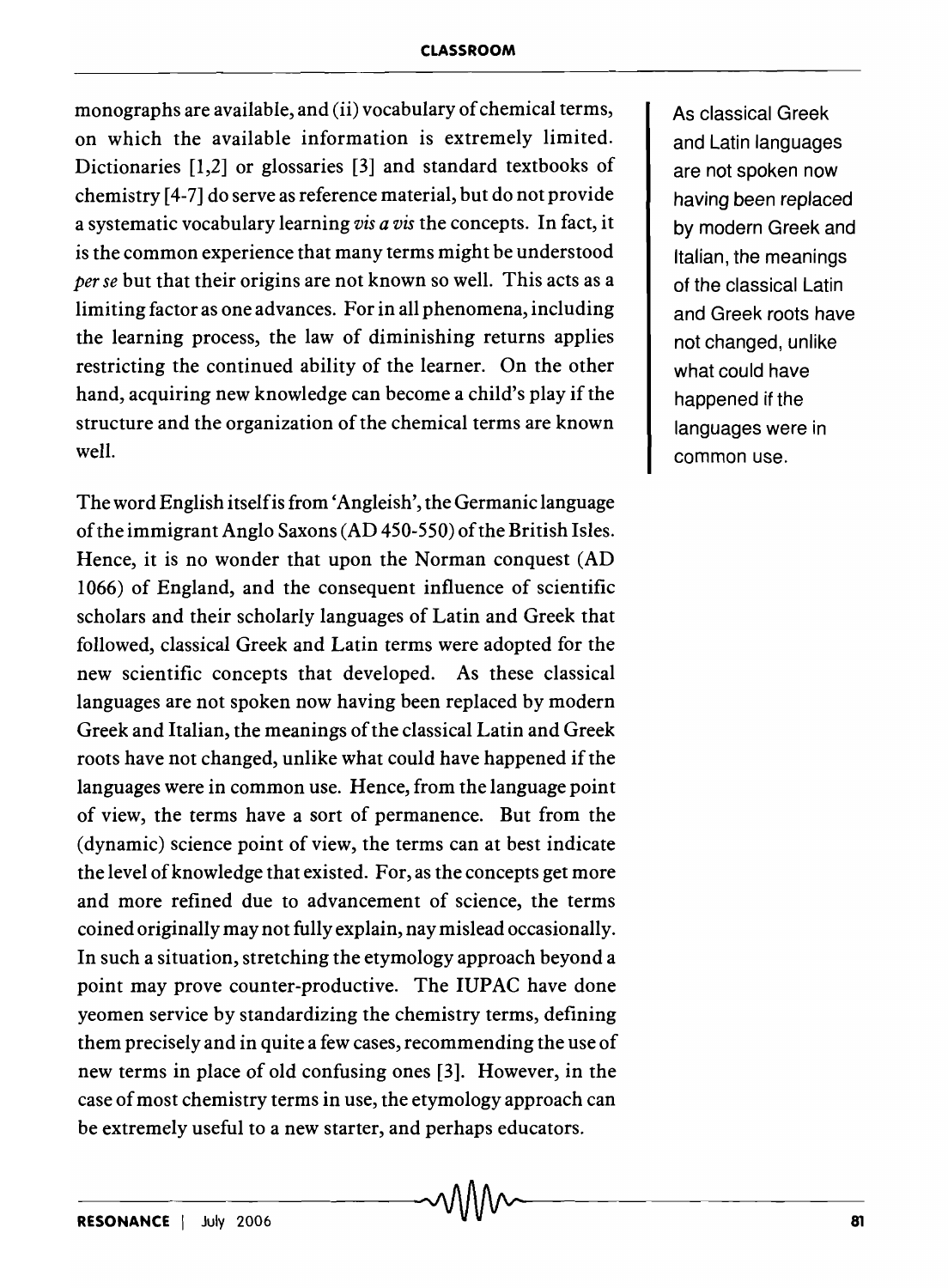The origin of each term, and in a few cases their historical background were probed from available literature.

# 2. **Methodology**

An extensive list of technical terms in current popular usage was initially prepared from the IUPAC Compendium [3] and standard textbooks of various branches of chemistry [4-7]. From this list, such terms involving not-so-obvious etymology were sifted out. The origin of each term, and in a few cases their historical background were probed from available literature. [3-7] The chemistry terms for which the information is thus available in a piecemeal fashion, were then grouped under substantive topics with minimum possible overlap. The inclusion of a term in a particular topic and sequence was based on continuity of the cumulative account and its effectiveness in terms of clarity, objectivity and freedom from redundancy. Due to the space constraint, illustrations of chemical structures are avoided, even though it could have added to the clarity of the terms (concepts) being described. The abbreviations Gr., L., and Ger. stand respectively for Greek, Latin and German throughout.

# 3. **Approach**

In a stand alone article, I have recently presented a few foreign (Greek, Latin, French and German) roots from which many organic chemistry terms are formed [8]. In the present article, I concentrate on the generic origin and significance of various general chemistry terms from the domains of physical chemistry and inorganic chemistry.

As an illustration of the approach, let us examine the Greek root *kata* (or *cata).* It has different related meanings: down/back/in order. Catalyst *(lein* to loosen), cataphoresis *(phorein* to bear), catabolism and katamorphism are words in the first sense. A catalyst helps break bond(s). In cataphoresis (which is the same as electrophoresis), migration (of the charge-bearing suspended particles, e.g., protein macromolecules) takes place under the influence of an electric field. Catabolism is the breakdown of complex organic molecules by living organisms (resulting in the liberation of energy). Katamorphism *(morphe* shape), in the field

-2------------------------------~~---------------------------

Let us examine the Greek root kata (or cata). It has different related meanings: down/ back/in order.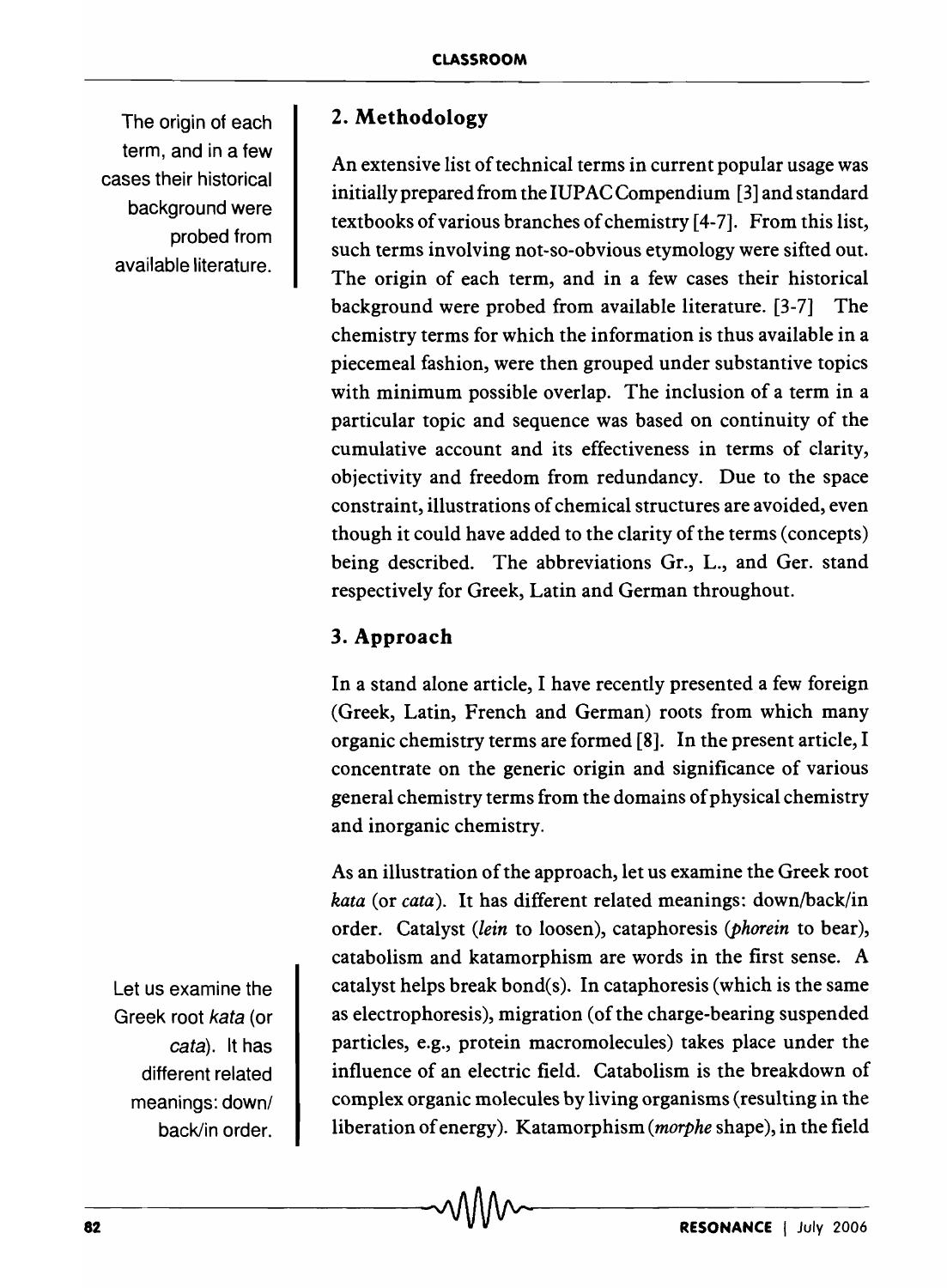of geology, is the breaking-down process of metamorphism, as opposed to the building up process of anamorphism *(ana* up). In the sense of 'back', *catalkata* is present in catacoustics/cataphonics - the branch of acoustics that deals with echoes. In the third sense of 'in order', the catalogues *(legein* to reckon) of books, chemicals etc. are well known.

The now common word 'atom' (Gr. *a* without, *tomos* to slice) coined by Dalton, means unsliceable. The knowledge of the etymology of 'atom' is helpful to comprehend terms like tomography, microtome, hysterectomy, etc [8]. The term 'molecule' is from *moles* that means mass in Latin.

### 4. Discussion

#### *4.1 Lighting* Up

'Lumen' is light in Latin. 'Luminescence' is emission of light otherwise than by incandescence (and so at a relatively cool temperature); its mechanism is chemical in chemiluminescence and biochemical in bioluminescence (Gr. *bios* life). In triboluminescence (Gr. *tribein* to rub), light results from the rubbing together of the surface of certain solids. 'Piezoluminescence' (Gr. *piezein* to press; piezochemistry is the study of the effect of high pressures on chemical reactions; piezoelectricity is the electric polarization of some anisotropic stress-deformed crystals) is the luminescence observed when certain solids are subjected to a change in pressure. Sonoluminescence (L. *sonare*  to sound) is induced by sound waves.

The suffix 'escence' of these terms, of Latin origin, indicates an inchoative meaning, [1] and is present in terms e.g., iridescence, opalescence, fluorescence, effervescence, etc. In iridescence (Gr. iris rainbow), a play of colours is caused by interference as on bubbles. Opalescence is milky iridescence. Fluorescence of substances such as fluor (spar) is the emission of light of larger wavelength than that to which the substance is exposed. On removal of the source, the fluorescence disappears. But in phosphorescence of substances such as phosphor, the luminescence

In triboluminescence (Gr. tribein to rub), light results from the rubbing together of the surface of certain solids.

The suffix 'escence' of these terms, of Latin origin, indicates an inchoative meaning, [1] and is present in terms e.g., iridescence, opalescence, fluorescence, effervescence, etc.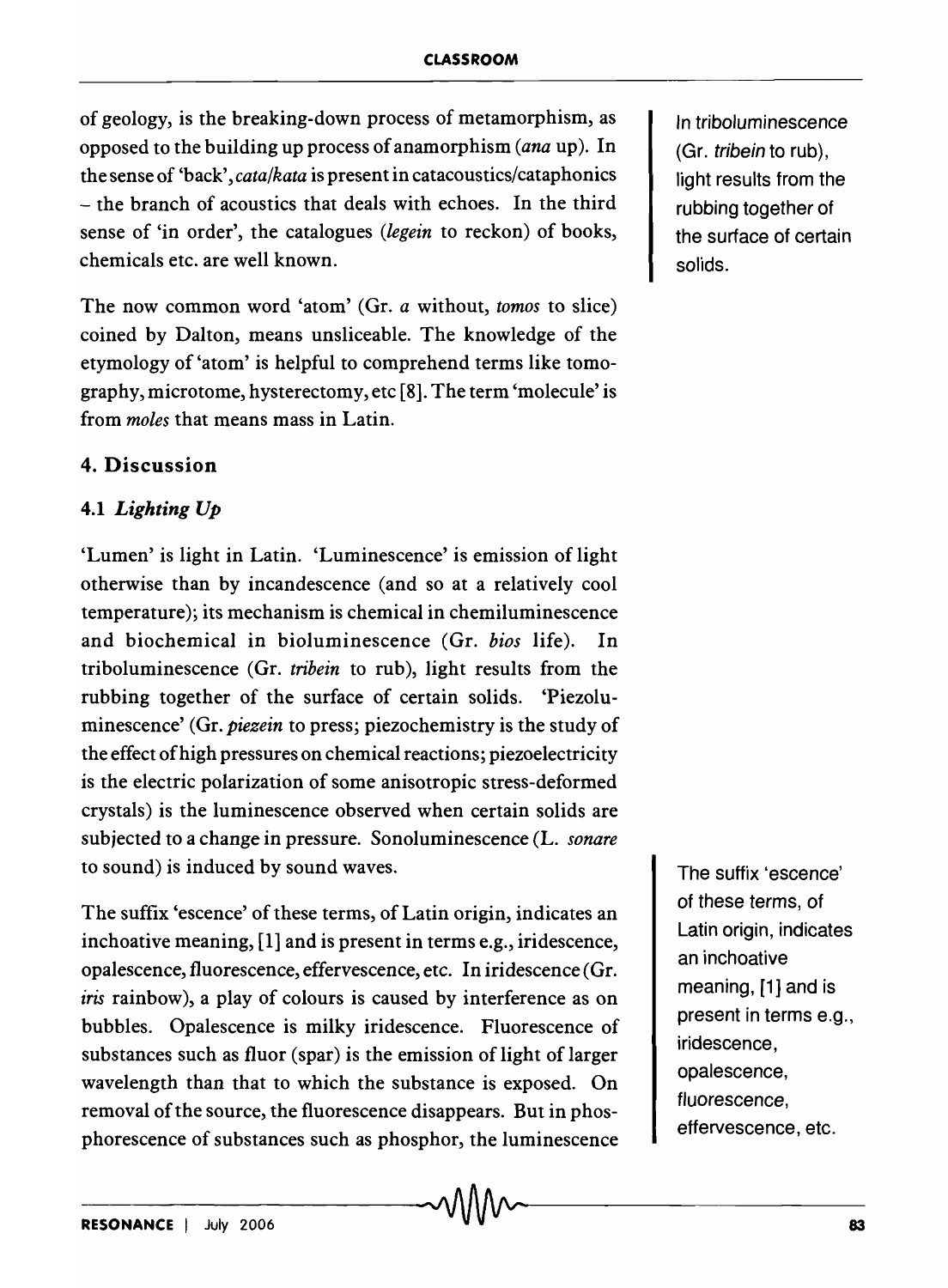The solutions exert pressure, called osmotic pressure (Gr.osmos impulse, to push).

persists for more than 0.1 nano seconds after excitation. The action of acid on carbonates causes effervescence (L. *fervere* to boil) of carbon dioxide.

# *4.2 Principle Bound*

Colligative (Gr. *col* together; *ligare* to bind) properties are the properties coming under a general principle. In a solution, these properties are dependent on the concentration of solute, and not on its nature. The solutions exert pressure, called osmotic pressure (Gr. *osmos* impulse, to push). (As a side note, *osme,* in Greek means odour, a reason why the element osmium was called so). The osmotic pressure depends on the tone differential (Gr. *tonos* pitch, tension; L. *tonus)* of two solutions across a semipermeable membrane. Osmolality and osmolarity (now replaced with osmotic concentration) are quantitative expressions based on the rational activity of water [3].

Cryoscopy (Gr. *cryos* frost) is the study of the effect of dissolved substances on the freezing points of solvents. Ebullioscopy (L. e out; *bullier* to boil) is the study of the effect of dissolved substances on the boiling point of solvents.

## *4.3 Bound in Deed*

A ligand (Gr. *ligare* to bind; see above) is an atom/molecule/ radical/ion, which forms a complex with a central atom. The suffix *and* (that signifies the specific purpose) of ligand is present in coronand, cavitand, cryptand, podand, spherand, etc. They rhyme with errand (Old Norrish arr messenger). A coronand (L. *coranus* crown) is a monocyclic ligand assembly that contains three or more binding sites, e.g., the 0 atoms of crown ether; the resulting adduct is called coronate. Cavitands are compounds having a cavity large enough to host/accommodate other molecules. The products are inclusion compounds. A cryptand (Gr. *kryptos* hidden) like a coronand, is also a molecule with three or more binding sites held together by covalent bonds, and having a cavity; but in which another molecular entity can hide by bonding with the binding sites. The terms podand and

A ligand (Gr. ligare to bind) is an atom/ molecule/radical/ion, which forms a complex with a central atom. The suffix and (that signifies the specific purpose) of ligand is present in coronand, cavitand, cryptand, podand, spherand, etc.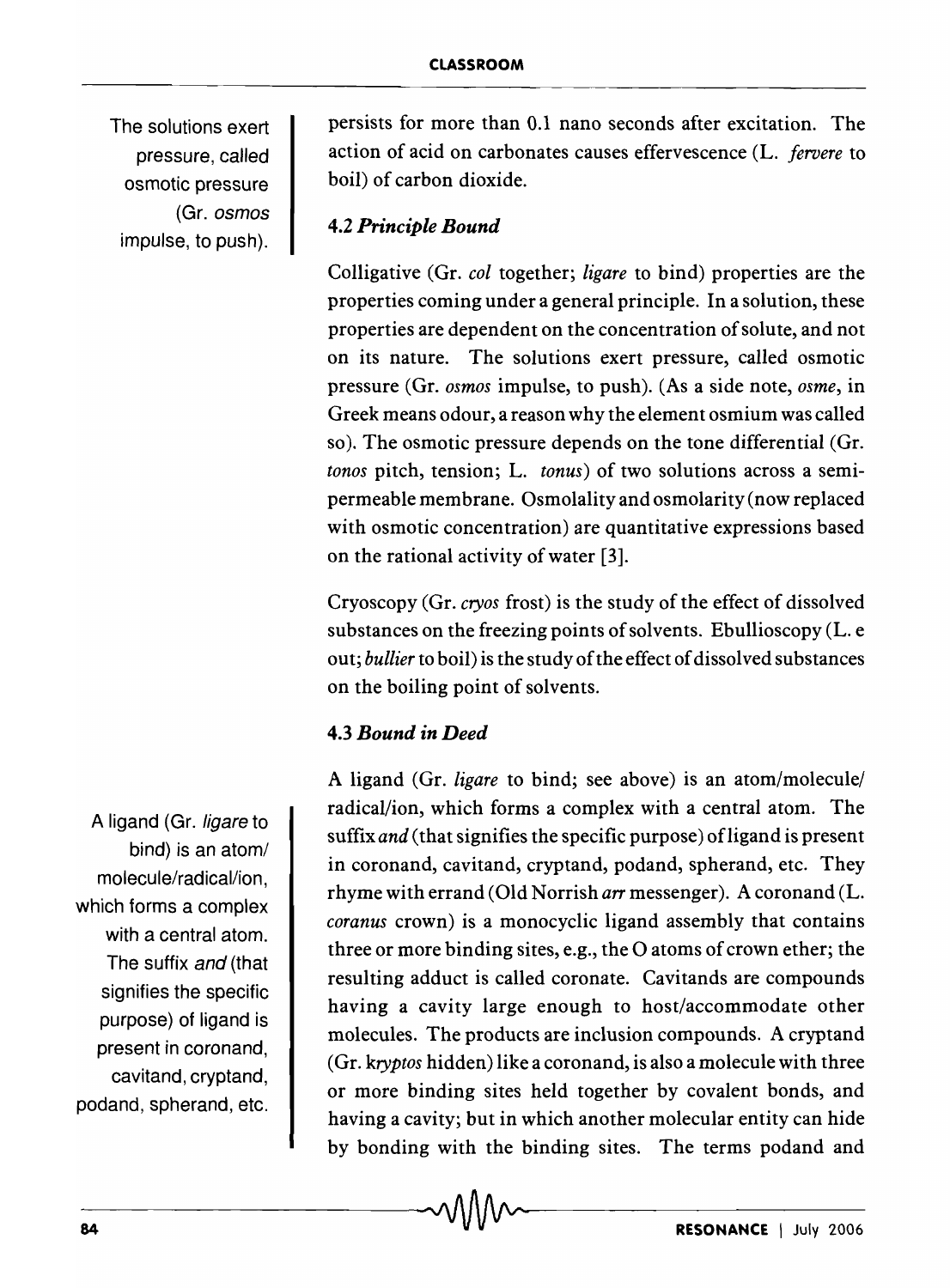spherand are used for certain specific ligand assemblies [4].

In mathematics, similar rhyming terms are operand, multiplicand, radicand, summand, etc. An operand is a quantity upon which a mathematical operation is performed. A multiplicand is a number to be multiplied by another. A radicand is the quantity under a radical sign. A summand is a part of a sum. In psychology, analysand is a person undergoing psychoanalysis.

Hapticity (Gr. *haptein* to fasten) is the number of ligand atoms simultaneously bound to a metal cluster. *Chela* is the latinised form of *chele* in Greek. It is the prehensile claw of an arthropod (animal). Chelate is a coordination compound in which a central metallic ion is attached to an organic molecule at two or more positions. In Latin, *clathrare* is to furnish with a lattice. Clathrate is a molecular compound having one component enclosed in the cavities of another component. Clathrochelates have both the features of chelate and clathrate, e.g., the cage complex formed from dimethylglyoxime,  $BF<sub>3</sub>$  and Co (III). They are also called cryptates, since the metal (Co) is hidden at the center of the cage. *Agostos* in Greek is to clasp/to draw towards/to hold oneself. Agostic designates structures in which a H atom is bonded to a C (or Si) atom as well as (an unsaturated) metal centre.

*Catena,* in Latin, means chain. Catenation (of carbon) is involved in most organic and some inorganic compounds. In naming the inorganic and co-ordination polymers, as per the IUPAC nomenclature, the constitutional repeating unit (CRU) is first selected and suitably prefixed. For example, the polymer  $Sn(CH_3)_2]_n$  is named as catena-poly[dimethyl tin] [9].

### *4.4 Kinds of Sorption*

Sorption (L. *sorbere* to suck in) is of different types – absorption *(ab* from), adsorption *(ad* to), physisorption, chemisorption and perisorption. The ab/ad duo is illustrated with the Latin phrases *ab initio* (from the beginning, i.e., from scratch) models, and *ad infinitum* (to limitless end, i.e., infinite) dilution. In absorption, the whole of the absorbing medium (solid or liquid) is engaged,

 $\sim$ 

Catena, in Latin, means chain. Catenation (of carbon) is involved in most organic and some inorganic compounds.

Sorption (L. sorbere to suck in) is of  $d$ ifferent types  $$ absorption (ab from), adsorption (ad to), physisorption, chemisorption and perisorption.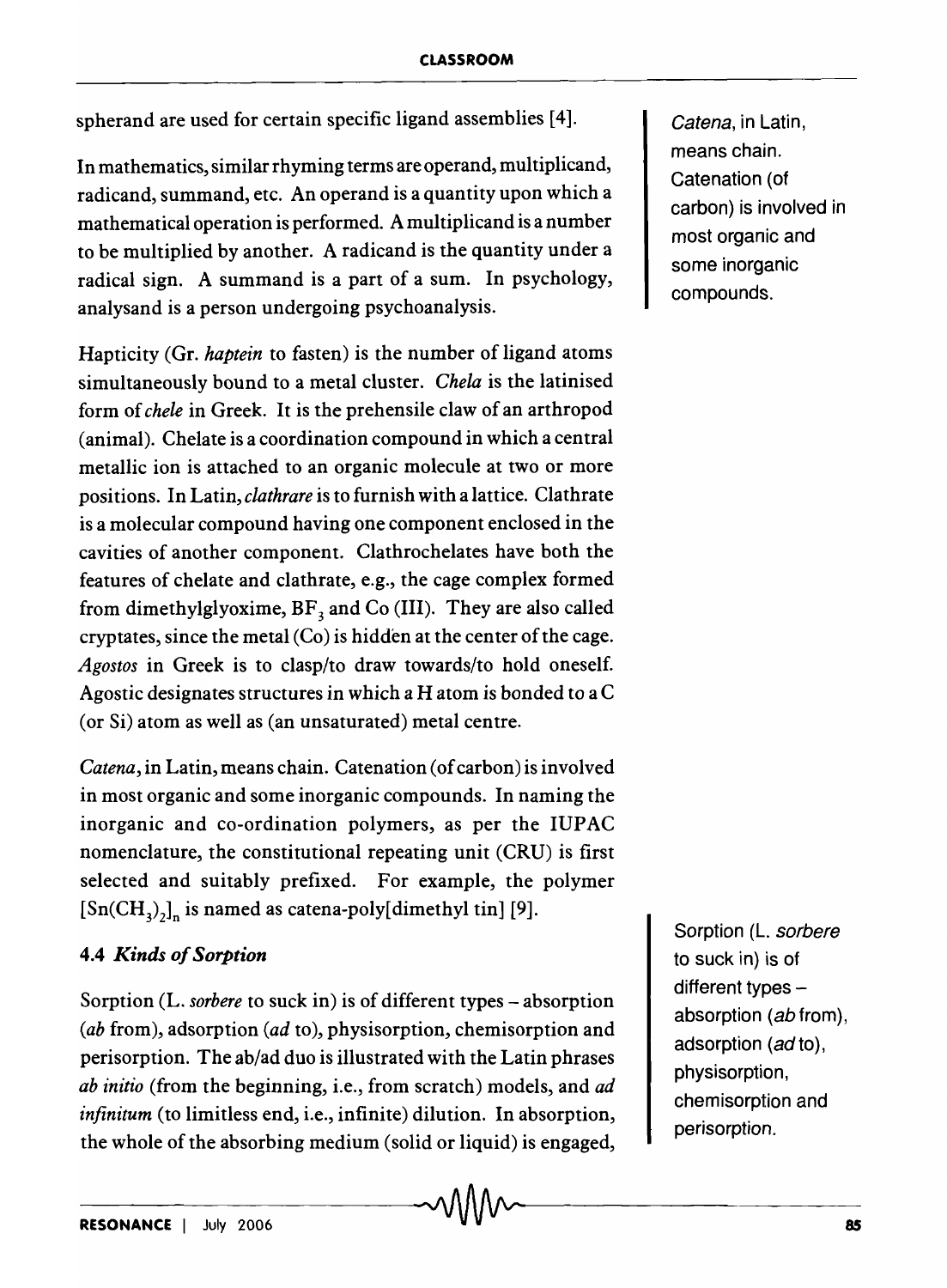The prefix 'syn' (Gr. syn together) is associated with synchronous (chronos time), synopsis/ synoptic (opsis view), synthesis (thesis a placing; if the placing is only an assumption that is yet to be tested, it becomes hypothesis), etc.

e.g., (photometric) absorption coefficient. In adsorption, the surface layer only is involved, e.g., adsorption chromatography, adsorption hysteresis, adsorption isostere, adsorption isotherm, and adsorption potential. In hysteresis, the effect lags behind its cause; adsorption hysteresis (Gr. *hysteros* later) occurs when adsorption and desorption values deviate from one another. *Stereos* is solid in Greek. Adsorption isostere (Gr. *isos* equal) is for a given (the same) amount of solid – its capacity of adsorbing a constant (or costant excess) amount of substance under different pressure-temperature conditions.

Physisorption is the abbreviation of physical adsorption, and chemisorption of chemical adsorption. Perisorption (Gr. *peri*  thorough) is an extremely effective adsorption of a gas by a solid with the formation of an almost molecular mixture of the two substances.

# *4.5 Placing Together*

The prefix 'syn' *(Gr.syn* together) is associated with synchronous *(chronos* time), synopsis/synoptic *(opsis* view), synthesis *(thesis* a placing; if the placing is only an assumption that is yet to be tested, it becomes hypothesis; biosynthesis and photosynthesis are mediated through the action of *bios* and *photos,* i.e., life and light respectively), etc. *Sym* is an identical prefix, as in symbiosis and symposium *(posis* drinking). Perhaps, the symposia were meant to celebrate the scientific successes than for deliberations!

# *4.6 Good to be*

*'Eu'* is a Greek prefix, meaning good. 'Eutectic' (Gr. *tekein* to melt) relates to a mixture of two or more substances having a minimum melting point. Such a mixture behaves in some respects like a pure compound. Because of the sharp melting point, the eutectic mixture was originally thought to be a single compound. A eutectic mixture, in aqueous solution, is called cryohydrate, and the eutectic point as the cryohydric point (see above for *cryo).* The property of being easily melted is called 'eutexia'. A eucolloid (Gr. *kolla* glue, *eidos* form) has a large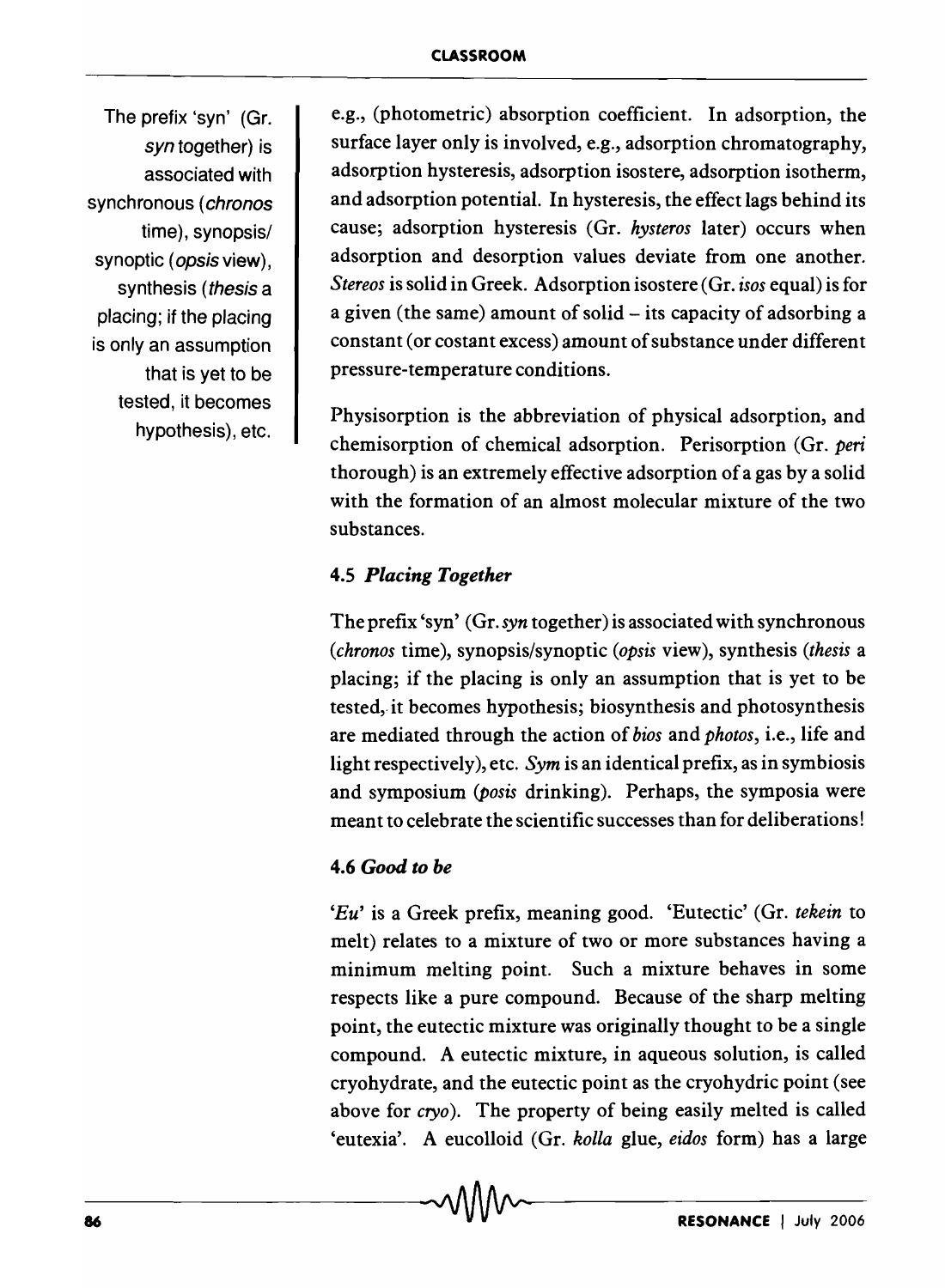particle diameter, more than 250 nm. In a euatmotic reaction, a single vapour phase is produced during an isothermal, reversible reaction between two ( or more) solid phases. A euhedral *(hedra*  base) crystal has well defined faces (it is also called an idiom orphic crystal; *idios* own, distinct in Greek), formed due to the free room available during crystallisation. Its opposite is allotriomorphic (see before) crystal.

#### *4.7 Equal in Some Way*

*'/sos'* in Greek is for equal (see above). With iso as prefix, several terms occur, e.g., isobar (Gr. *baros* weight), isoelectric point, isohydric solutions, isenthalpic reactions, isomerism *(meros* part), isomorphism *(morphe* shape), isopleth *(plethos* great number), isotactic/isotaxy *(taxis* arrangement), isothermal *(therme* heat; read temperature!), isotonic *(tonos* pitch), isotope *(topos* place) and so on.

In atmospheric chemistry, charts are prepared of property isolines. Isochore (Gr. *chora* space) is a curve relating quantities measured under conditions in which the volume remains constant. Isohaline (Gr. *halos* salt) is a line drawn on a map through points of equal salinity in the sea. Isohyet (Gr. *hyetos* rain) is a contour line of equal rainfall. Isopiestic (Gr. *piezein* to press) is of a system (with conditions described) having equal pressure throughout. Isopycnic (or isopycnal) (Gr. *pyknos* dense) is a line on a chart joining points of the same atmospheric (or ocean water) density. Isotach (Gr. *tachys* swift) is a line on a chart joining points of equal wind speed.

#### *4.8 Similar and Different*

*4.8.1 Similar (Iso/homo):* Isotopes *(topos* place) occupy the same place (position) in the periodic table; that of the same element. Isobars *(baros* heavy) have the same number of the mass contributing neutrons and protons together. Isotones are nuclei of different elements but with the same number of neutrons. Isodiapheres (Gr. *pherein* to carry) are nuclides having the same difference between totals of neutrons and protons. Isologues are

'/505' in Greek is for equal. With iso as prefix, several terms occur.

Isotopomer (Gr. meros part) is the contraction of isotopic isomer. Isotopomers have the same number of each isotopic atom but differing in their positions.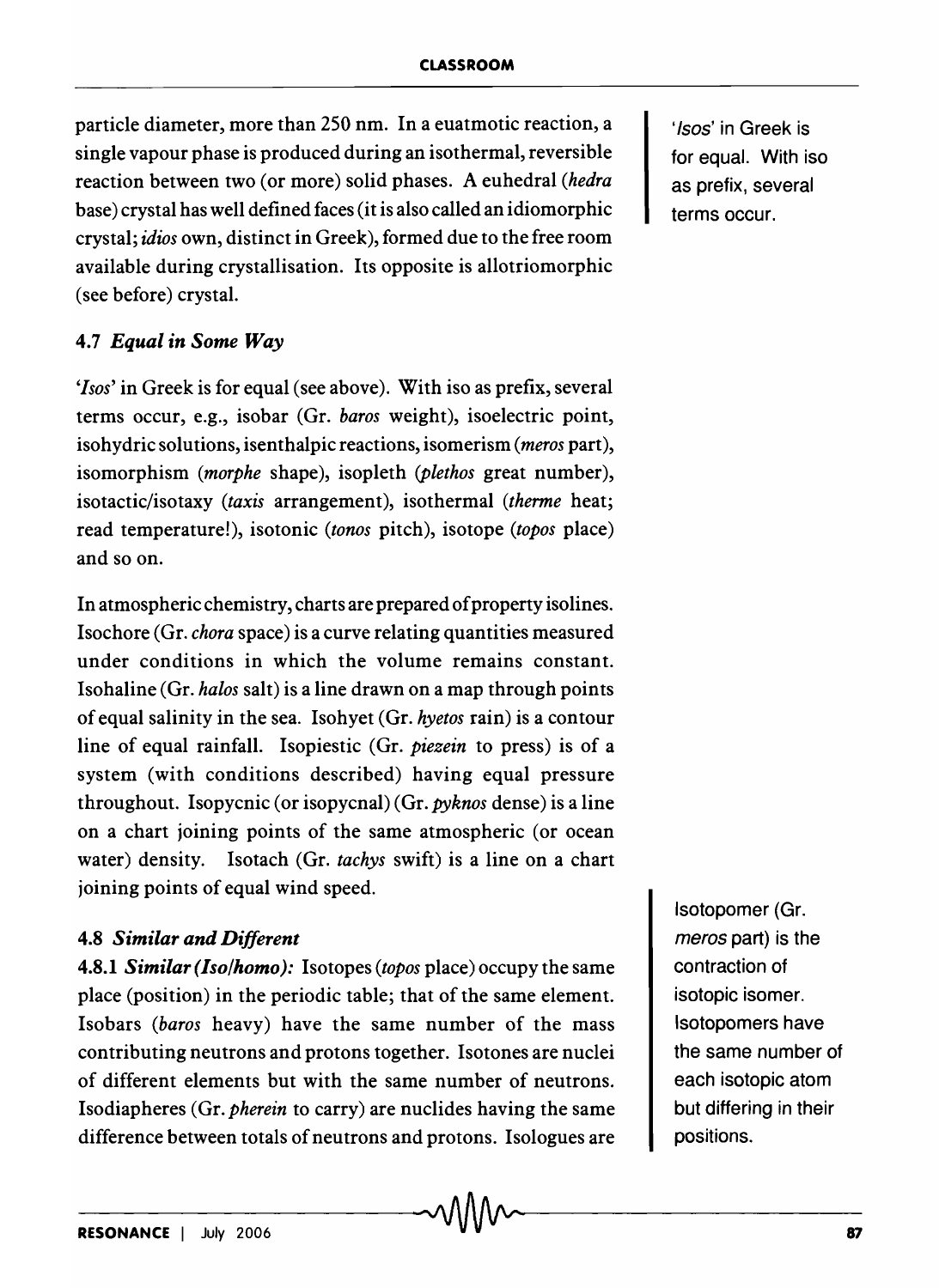Isozyme, or isoenzyme is one of a group of related enzymes catalysing the same reaction but having different chemical, physical, and biochemical properties.

compounds with similar molecular structure but containing different atoms of the same valency. Isotopomer (Gr. *meros* part) is the contraction of isotopic isomer. Isotopomers have the same number of each isotopic atom but differing in their positions. Isotopomers can be either constitutional isomers or isotopic stereoisomers. The suffix mer occurs in various other terms, e.g., elastomer (Gr. *elastikos* to drive), rotamer, etc. This affix, in coordination nomenclature, means meridional (mer-isomer), as opposed to facial *(fae-isomer),* two geometrical descriptors, apart from *eis* and *trans.* Isotopologue is a molecular entity that differs only in isotopic composition, e.g., H<sub>2</sub>O, HOD, D<sub>2</sub>O. Isozyme, or isoenzyme is one of a group of related enzymes catalysing the same reaction but having different chemical, physical, and biochemical properties.

Isohydric solutions have the same  $H^+$  ion concentration (pH value). Isoelectric point is the pH at which conductivity (and viscosity) is minimum. An isodisperse substance is dispersible in solutions having the same pH. Isovalent resonance is the form of resonance in which all resonance structures contain the same number of bonds. Isosteric (Gr. *stereos* solid) molecules have similar size and shape.

In crystallography, isometric system is the cubic system. Isodimorphous substances exist in two isomorphous crystalline forms. Isodesmic structure (Gr. *desmos* a chain; *desme* bundle) is crystal structure with equal lattice bonding in all directions (and no distinct internal groups).

Isohydric solutions have the same H+ ion concentration (pH value). Isoelectric point is the pH at which conductivity (and viscosity) is minimum.

Isocycles have the same element in the ring structure. Isopolyanions are polymeric anions in which no extra elements are present. Isopoly anions are very stable complexes, e.g., heptamolydate, also called as the paramolybdate  $((Mo<sub>2</sub>O<sub>24</sub>)<sup>6</sup>)$ .

A prefix of similar meaning is homo (Gr. *homos* similar), e.g., homocycles, homovalent resonance, homopolar bond, etc. The homopolar bond is more commonly known as covalent bond. A homoazeotrope (Gr. *zeiin* to boil; see zeolites below) has only one liquid phase distilling without change of composition.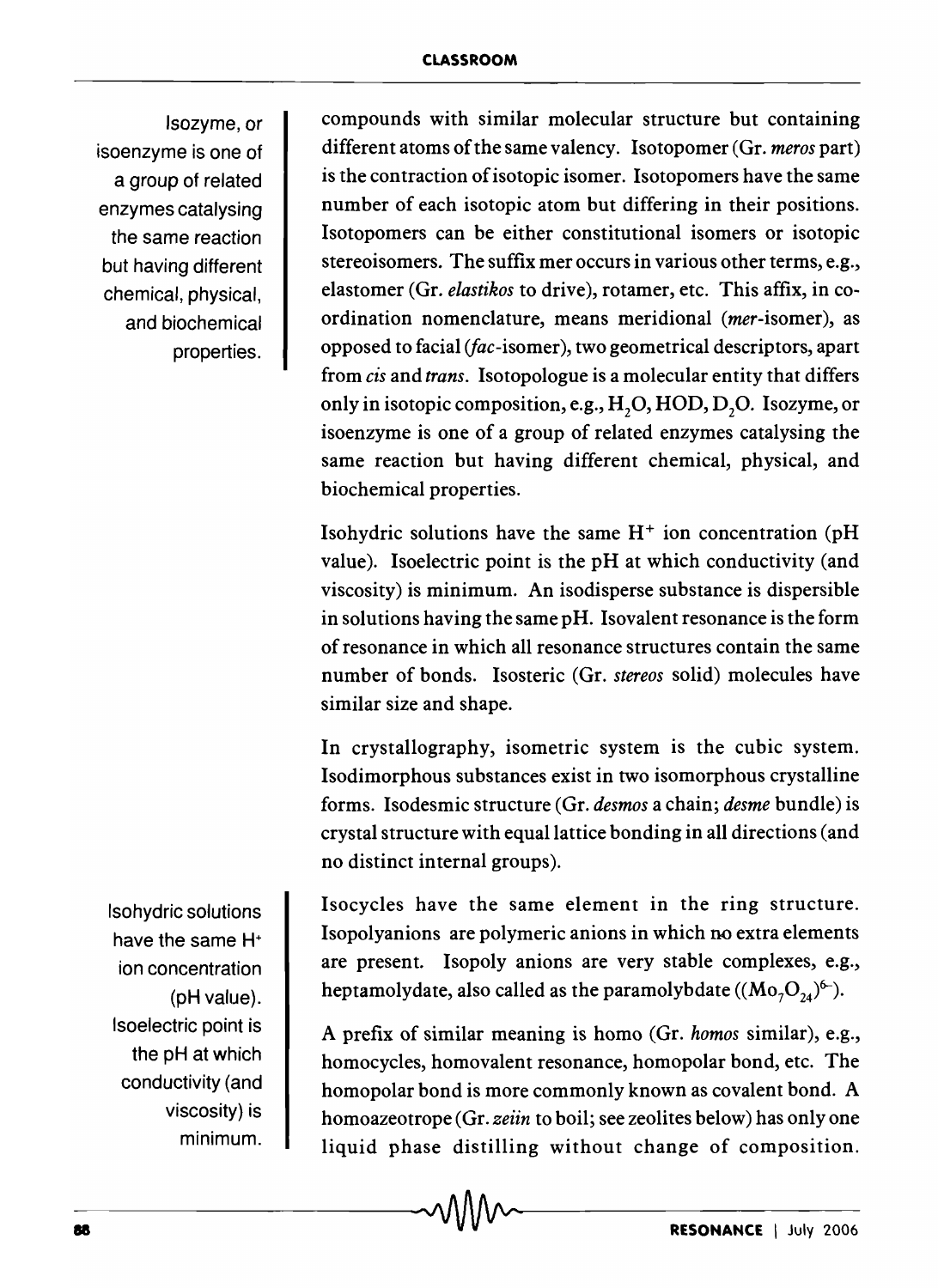Homopolymers contain a single monomer as the repeating unit, e.g., polythene (ethylene is the monomer) and natural rubber (isoprene is the monomer). Homochiral is when the optical isomers are enantiomerically (in old literature, enantiomers were referred to as antipodes) pure (enantiopure). Complexes with only one type ofligand are called homoleptic *(Gr.leptos* slender). Superposable ligands are called homomorphic. Homotopic groups (or atoms) of a molecule are those related by an n-fold  $(n=2,3, etc.)$  rotation axis, e.g., Cl atom in CHCl,  $(3-fold)$  and COOH group in chiral tartaric acid (2-fold).

4.8.2 *Different (Hetero):* The opposite of iso/homo is hetero (Gr. *heteros* other), e.g., heterocycles, heterovalent resonance, etc. Heterovalent resonance is when the various resonance structures contain different number of bonds. Heteropolar bond is an ionic bond and is known by other names also, e.g., electrovalent bond, polar bond, and electrostatic bond. A heteroazeotrope has two or more liquid phases distilling without change of mean composition. The opposite of this is heterozeotrope with liquid constituents of limited miscibility. Heteropolymers contain monomers of different structures and heteroleptic complexes have different ligands.

Homocatenation is when only one element/structural moiety is involved, and heterocatenation is when different elements (as in pyrophosphate) are involved. Heteropoly anions, with appropriate elements embedded in the cage structure e.g.,  $(PMo<sub>1</sub>, O<sub>40</sub>)<sup>3</sup>$ are more stable than isopolyanions.

### *4.9 Negation*

'A' (or 'an') is a prefix used for opposite meanings, e.g., amorphous *(morphe* shape), anharmonic (Gr. *harmos* a joint fitting), asymptotic (Gr. a + *sym* together+ *ptotos* apt to fall), aneroid (Gr. *neros wet+eidos* form), etc. Agranular carbon is a monogranular or monolithic carbon material with homogeneous microstructure. Aglycon (or, aglycone) is the non-sugar compound remaining after replacement of the glycosyl group from a glycoside by a The opposite of iso/homo is hetero (Gr. heteros other), e.g., heterocycles, heterovalent resonance, etc.

'A' (or 'an') is a prefix used for opposite meanings, e.g., amorphous (morphe shape), anharmonic (Gr. harmos a joint fitting), asymptotic (Gr.  $a + sym$ together+ *ptotos* apt to fall), aneroid (Gr. neros wet+eidos form), etc.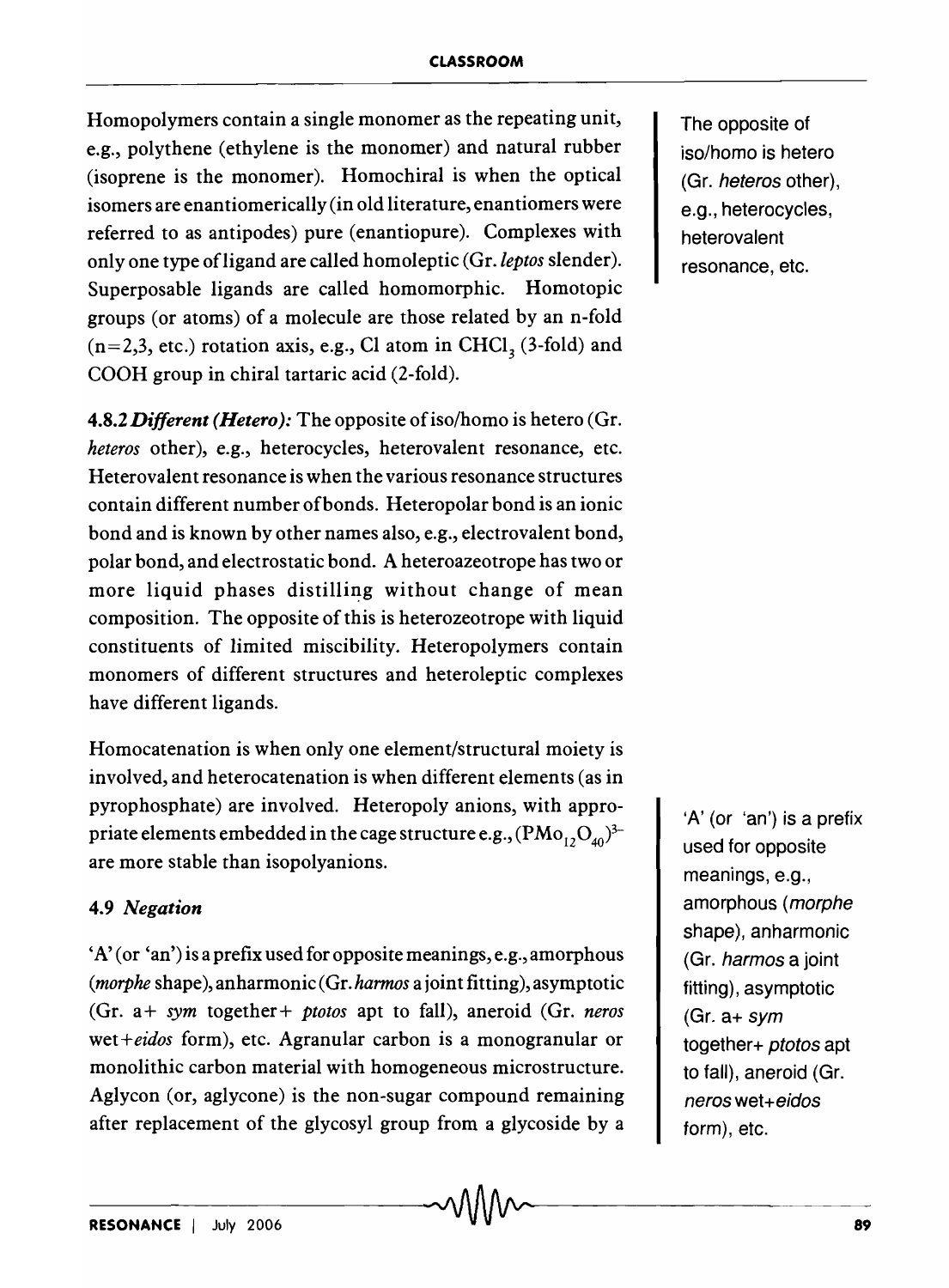II, im and in are similar-meaning prefixes, often in the negative sense like un, e.g., imbalance, immiscible, impermeable, inactive, incongruent. But in quite a few cases, they are also used in the positive sense.

H atom. Agonist, in English means attack/threat. In (bio )chemistry, it stands for a substance that can bind to cell receptors and produce its own response. The opposite of agonist is antagonist. Antagonist is a substance that reverses or reduces the effect induced by an agonist.

### *4.10 Antagonism* - *But not Always*

De (L. off/from) is usually a prefix used when an opposite meaning is to be conveyed, e.g., decoupling, degenerate  $( =$  fallen from a noble state; degenerate orbitals have about the same energy), dehydration, denatured (spirit), demulsification, descending (order) etc. However, in desiccation (L. *sicca* dry) and deliquescent (L. *scendo* growing/becoming), de is used as an affirmative prefix.

11, im and in are similar-meaning prefixes, often in the negative sense like *un,* e.g., imbalance, immiscible, impermeable, inactive, incongruent (L. *conguere* to run together, e.g., incongruent melting), indistinguishable, indivisible, inelastic, inert, insignificant etc. But in quite a few cases, they are also used in the positive sense, e.g., illuminate, illustrate, implant, incandescent (L. *candere* to glow), incinerate (L. *cineris* ashes), incline (L. *clinare* to lean), inflammable, innoculate, inseminate, insect (L. *secare* to cut), etc.

## *4.11 False (Pseudo)*

*Pseudo* means false in Greek. This prefix *pseudo* also occurs in a variety of other contexts, e.g., pseudoaxial, pseudoequatorial, pseudo (zero, first, second, etc.) order reactions, pseudopericyc1ic (transformation), pseudo-copolymer, pseudooligomer, pseudoreversible (indicator), and pseudoureas (isoureas; now obsolescent).

In cyclopentane ring, *puckering* occurs due to the strain which, however, rotates among the 5 carbons in such a way that at any given time, no particular Cis out-of-plane. This effect is called pseudorotation. A special case of pseudorotation is Berry pseudo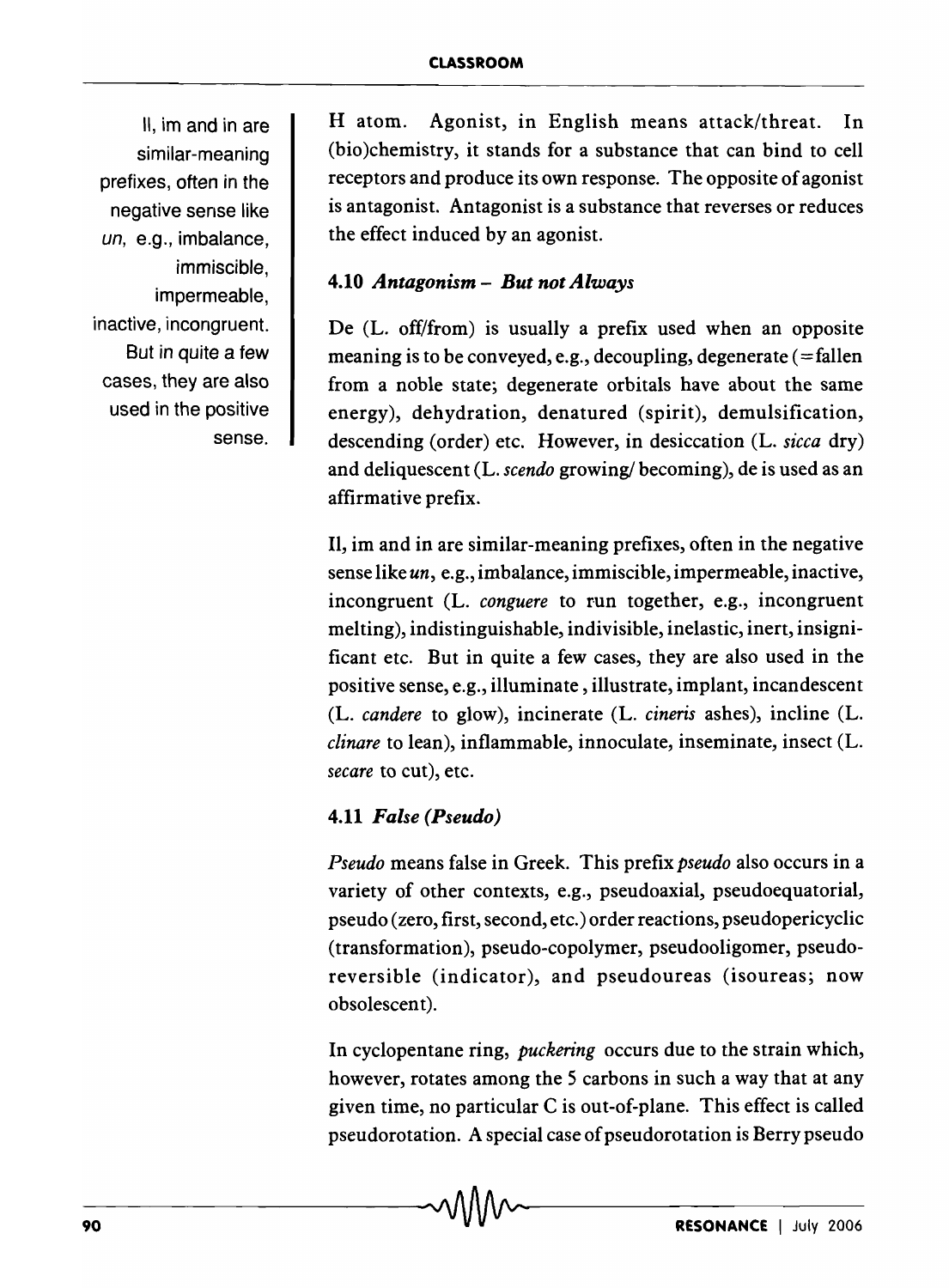rotation. In the trigonal bipyramid (TBP) molecule like that of  $PF<sub>5</sub>$ , two F atoms should behave differently from the 3 others. However, they behave identically (as shown in the 19F NMR) due to a fast scrambling resulting in a new TBP structure *(via* a square planar transition state). Because the two TBP structures are related to each other by simple rotation, the process is called pseudorotation. As this was first suggested by Berry, it is also called Berry pseudorotation.

#### *4.12 Turning Related*

*Tropos,* in Greek means 'a turn'. This root word is one of the largest contributors of scientific terms, particularly of chemistry and biology. Allotropy *(allos* different) is the existence of an element in two or more solid, liquid or gaseous forms, in one phase of matter. Allotropy owes its origin to differing bond angles. For example in white phosphorus, P-P-P bond angle is  $60^{\circ}$  (tetrahedral) while in black phosphorus, the angle is 90-100°. Polytropic processes are those that satisfy the condition  $PV = C$ , where C is a constant. Isotropic (opposite: aniosotropic) medium is one for which the physical properties e.g., magnetic susceptibility or elastic constants do not vary with direction. Thixotropy (Gr. *thixis* action of touching) is the property of showing a temporary reduction in viscosity when shaken or stirred, e.g., paints.

Liquid crystals exhibiting thermotropy or lyotropy, do so when the transition to liquid crystalline phase occurs as the temperature is changed, or as the composition of the liquid is changed respectively. More terms based on tropos are included in Sections 4.13.1 and 4.15.

# *4.13 Off a normal phenomenon (Ortho, Para, Meta and Dia as prefIXes)*

In Greek, *orthos* means straight, upright and *correct,para* means beside, *meta* means after or beyond, and *dia* through. They are used as prefixes for terms denoting the extent to which the true phenomenon is away. *Ortho* denotes the most common form,

R -E-S-O-N-A-N-C-E--I-J-U-IY--20-0-6--------------~~-----------------------------~-

In the trigonal bipyramid (TBP) molecule like that of PF<sub>c</sub>, two F atoms should behave differently from the 3 others. However, they behave identically (as shown in the 19F NMR) due to a fast scrambling resulting in a new TBP structure (via a square planar transition state).

Tropos, in Greek means 'a turn' This root word is one of the largest contributors of scientific terms, particularly of chemistry and biology.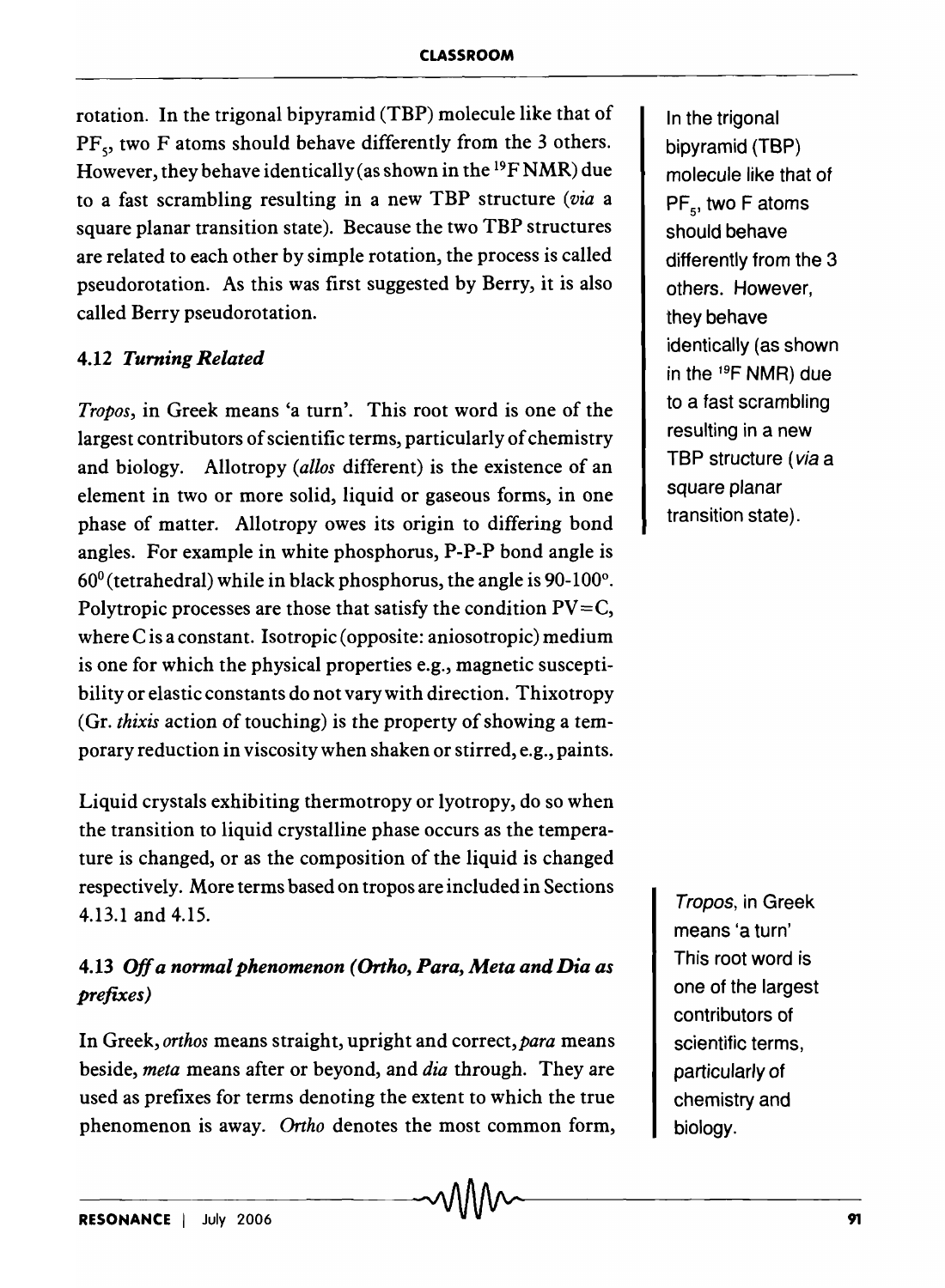The acids formed by incomplete hydration are called *meta*  acids, e.g., metaphosphoric acid  $(HPO<sub>3</sub>)$ , as opposed to orthophosphoric acid  $(H_3PO_4)$ .

Metastable phases are thermodynamically unstable phases (but they do persist because the transition is kinetically hindered). Diamond is a metastable phase of carbon, the stable phase being graphite.

com pared to *Para* and *meta.* The significance of these prefixes in organic (aromatic) nomenclature is given in the precursor paper [8].

*4.13.1 Ortho:* Orthohydrogen molecule is the right (or more abundant) form; it has the more stable parallel spin combination (triplet state) of the two H nuclei constituting it. When hydration (of oxyacids to form acids) is complete, the corresponding acid is called orthoacid., e.g., orthophosphoric acid  $\text{H}_{3}\text{PO}_{4}$ , by hydration of  $P_2O_5$ . *Ortho* is often implied; cf., arsenite (H<sub>2</sub>AsO<sub>3</sub><sup>-</sup>), bisulphite  $(HSO_3^-)$ , borate  $(H_2BO_3^-)$ , silicate  $(H_3SiO_4^-)$ , and vanadate  $(H_2VO_4^-)$ , which are all orthoacid conjugates.

In orthogonal arrangement, right angles (90°) are involved. In colloids, orthokinetic aggregation implies collisions (between atomic/molecular entities) caused by hydrodynamic motions (and perikinetic aggregation implies collisions caused by Brownian motion).

*4.13.2 Para: Para* hydrogen molecule has the less stable antiparllel spin combination (singlet state) of the two H nuclei; it constitutes only  $\sim$  25% at STP conditions, but an increasing fraction at low temperatures. Paramagnetism is another (i.e., other than ferro) magnetism, as in the  $O$ , molecule. When placed between the poles of a magnet, the molecules align themselves with the lines of (magnetic) force.

*4.13.3 Meta:* The acids formed by incomplete hydration are called *meta* acids, e.g., metaphosphoric acid (HPO<sub>3</sub>), as opposed to orthophosphoric acid (H<sub>3</sub>PO<sub>4</sub>). The *meta* acids corresponding to the above ortho acid conjugates (Section 4.13.1) are *meta* arsenite  $(AsO<sub>2</sub><sup>-</sup>)$ , *meta* bisulphite (also called pyrosulphite,  $S<sub>2</sub>O<sub>5</sub><sup>2</sup><sub>-</sub>$ ), *meta* borate  $(BO<sub>2</sub><sup>-</sup>)$ , *meta* silicate  $(HSiO<sub>3</sub><sup>-</sup>)$ , and *meta* vanadate  $(VO<sub>3</sub><sup>-</sup>)$ . The periodate  $(IO<sub>a</sub><sup>-</sup>)$  is referred only as *meta* periodate.

The oxide of tungsten WO<sub>3</sub> is the parent of *(ortho)* tungstic acid H2 W04, and *isopoly* acids (see above for *iso),* the conjugates of which are *meta* tungstate  $(H, W_1, O_{40}^{\phantom{10}6})$ , *para* tungstate A  $(W_7O_{\lambda_4}^6)$ , and paratungstate B  $(H_7W_1,O_{42}^{10-})$ . Their designation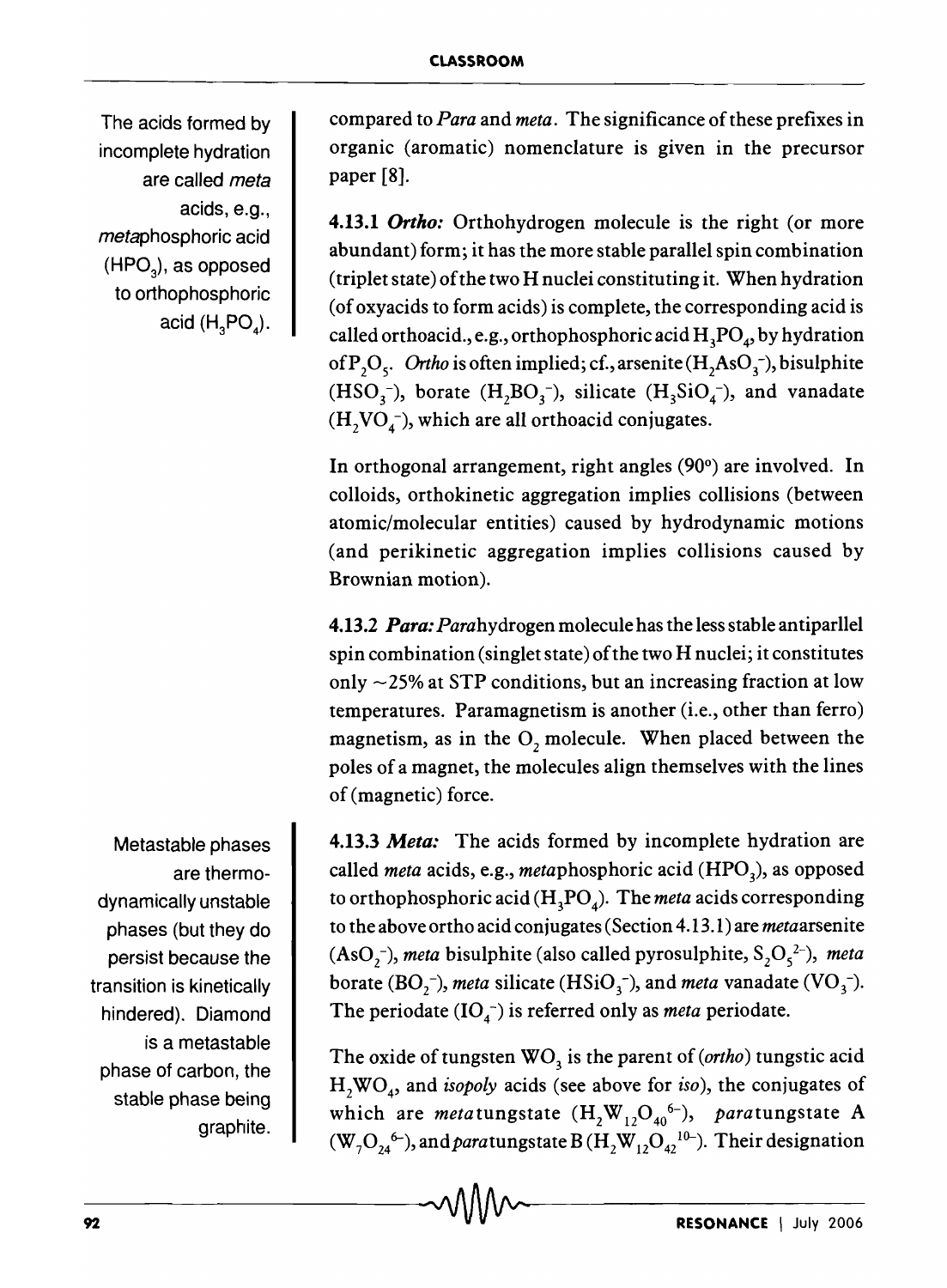follows the fact that for a uniform association of 3 molecules of  $H<sub>2</sub>O$ , 3, 9, 7, and 6 molecules of  $WO<sub>3</sub>$  are required for the four tungstates respectively.

Metastable phases are thermodynamically unstable phases (but they do persist because the transition is kinetically hindered). Diamond is a metastable phase of carbon, the stable phase being graphite. Metatectoid (also called peritectoid; Gr. *tekton* craftsman of a building/construction) reaction is a solid state (isothermal, reversible) reaction of different phases producing a decreased (by one at a time) number of new solid phases, like a mason does to bricks while constructing a building.

*4.13.4 Dia:* In diamagnetism, the molecules (mostly) allow the magnetic lines of force through them without realigning themselves (at the finer level however, they experience weak repulsive forces and are realigned in the opposite direction).

Adiabatic (Gr. *batos* passable) is when no heat flow takes place during a change in state. As opposed to adiabatic boundary, the diathermic boundary permits energy transfer as heat. Dialysis is used to study the binding of small molecules to macromolecules. It is very slow and is accelerated by applying electricity, when it is called electrodialysis.

### *4.14 Shapes of Molecules*

*4.14.1 General Shape: Morphe* is shape in Greek, giving rise to terms, e.g., amorphous, isomorphic, idiomorphic (Gr. *idios* own, distinct) and polymorphic shapes taken by solid substances. Albtriomorphic (Gr. *allotrio* alien) means non-crystalline in outward form (but crystalline in internal structure). In a mesomorphic (Gr. *mesos* middle) substance, atoms/molecules are oriented in parallel planes of a layered structure. Such substances, e.g., a detergent, are associated with smectic phase (L. *smectus*  cleansing; Gr. soapy).

The orderly close packed hexagonal arrangement of micelles in concentrated surfactant solutions as arrays of long cylinders is Adiabatic (Gr. batos passable) is when no heat flow takes place during a change in state. As opposed to adiabatic boundary, the diathermic boundary permits energy transfer as heat.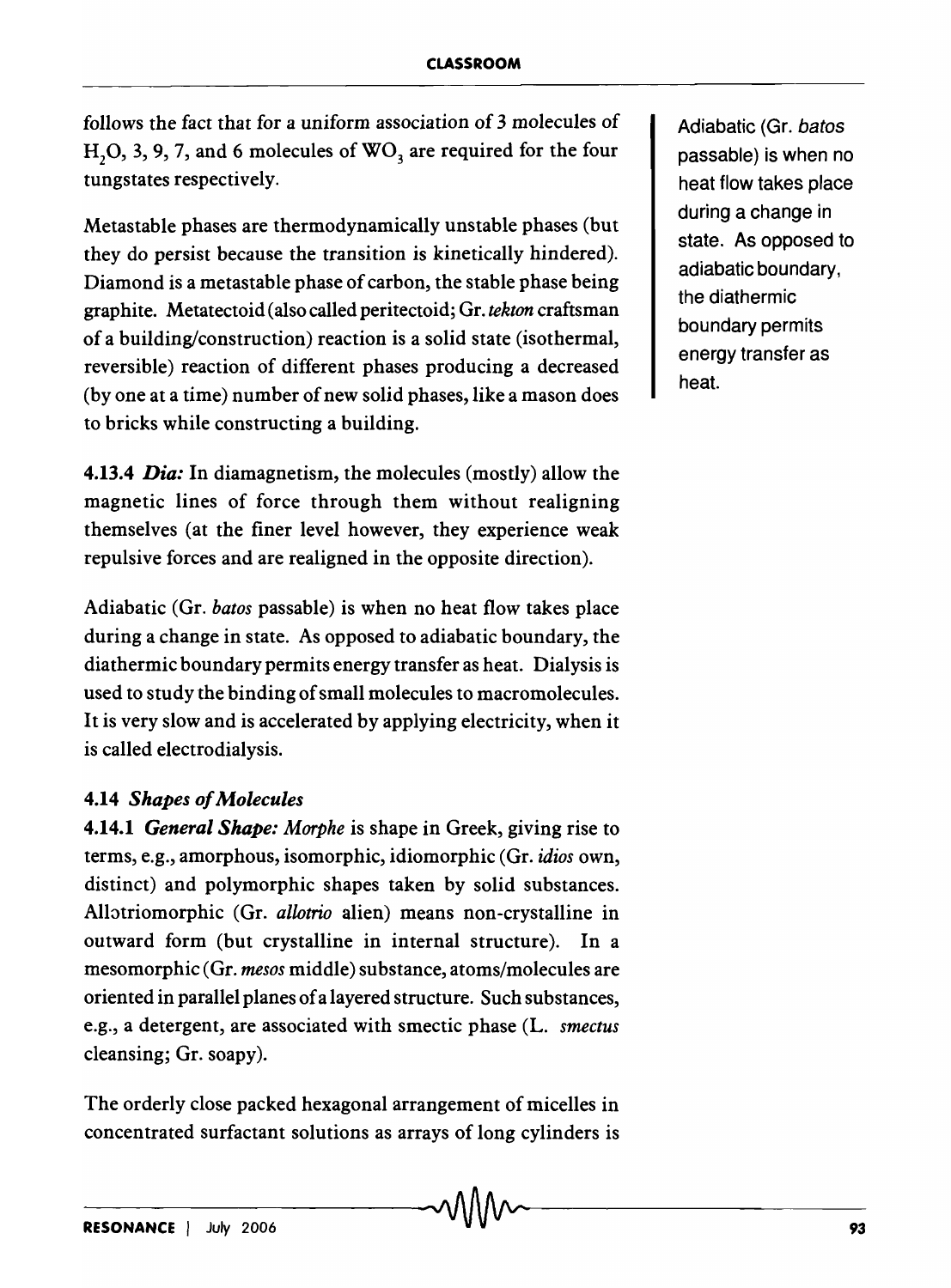**Trigonal** (bipyramidal) , hexagonal and octagonal shapes of crystal geometry are common.

called a lyotropic mesomorph *(mesos* middle). A morphotropic transition is an abrupt change in the structure of a solid solution that occurs when the composition is gradually varied. A monotropic transition refers to a single morphotype that occurs in the irreversible transition from a metastable polymorphic form to the stable polymorph, e.g., transition of aragonite to calcite (CaCO<sub>3</sub>). In polymorhic transition, a reversible transition occurs at a certain temperature and pressure (the inversion point) of a solid crystalline phase to another phase of the same chemical composition but with a different crystal structure. Polymorphic transition is synonymous with enantiotropic transition.

*4.14.2 Angles and Faces:* The torsion angle (also called dihedral angle) between bonds of two groups (A and D in the A-B-C-D system) can be variable. Its designation is done depending on the range to which the torsion angle belongs - synperiplanar (sp,  $0^{\circ}$  to 30 $^{\circ}$ ), synclinal (sc, 300 to 90 $^{\circ}$  and  $-30^{\circ}$  to 90 $^{\circ}$ ), anticlinal (ac, 90° to 150° and -90° to -150°) and antiperiplanar (ap,  $\pm 150$ ° to 180°).

Gonia is angle, and *hedra* is seat (face/base) in Latin. Agonist and antagonist are angle-related terms. [3] Trigonal (bipyramidal), hexagonal and octagonal shapes of crystal geometry are common. A *delta*  $(\Delta)$  hedron is a polygon with all faces that are equilateral *(later* side) triangles. The common morphologies of crystals are tetrahedral  $(n=4)$  and octahedral (6), and trigonal bipyramid (5). A few eicosahedral (20 faces,  $n=12$ ) molecules are known. They include some of the boranes and buckminsterfullerene. The latter name is from Buckminster Fuller, an American architect known for his designs of hemispherical domes consisting of pentagonal and hexagonal faces. Enneahedron *(ennea* nine) is a solid figure with nine faces.

The organometallic cage compounds are of different geometries depending on the number of framework electrons involved *closo*  $(2n+2)$ , *nido*  $(2n+4)$ , *arachno*  $(2n+6)$  or *hypho*  $(2n+8)$ . In Greek, *closo* means closed, *arachno* means spider's web and *hypho*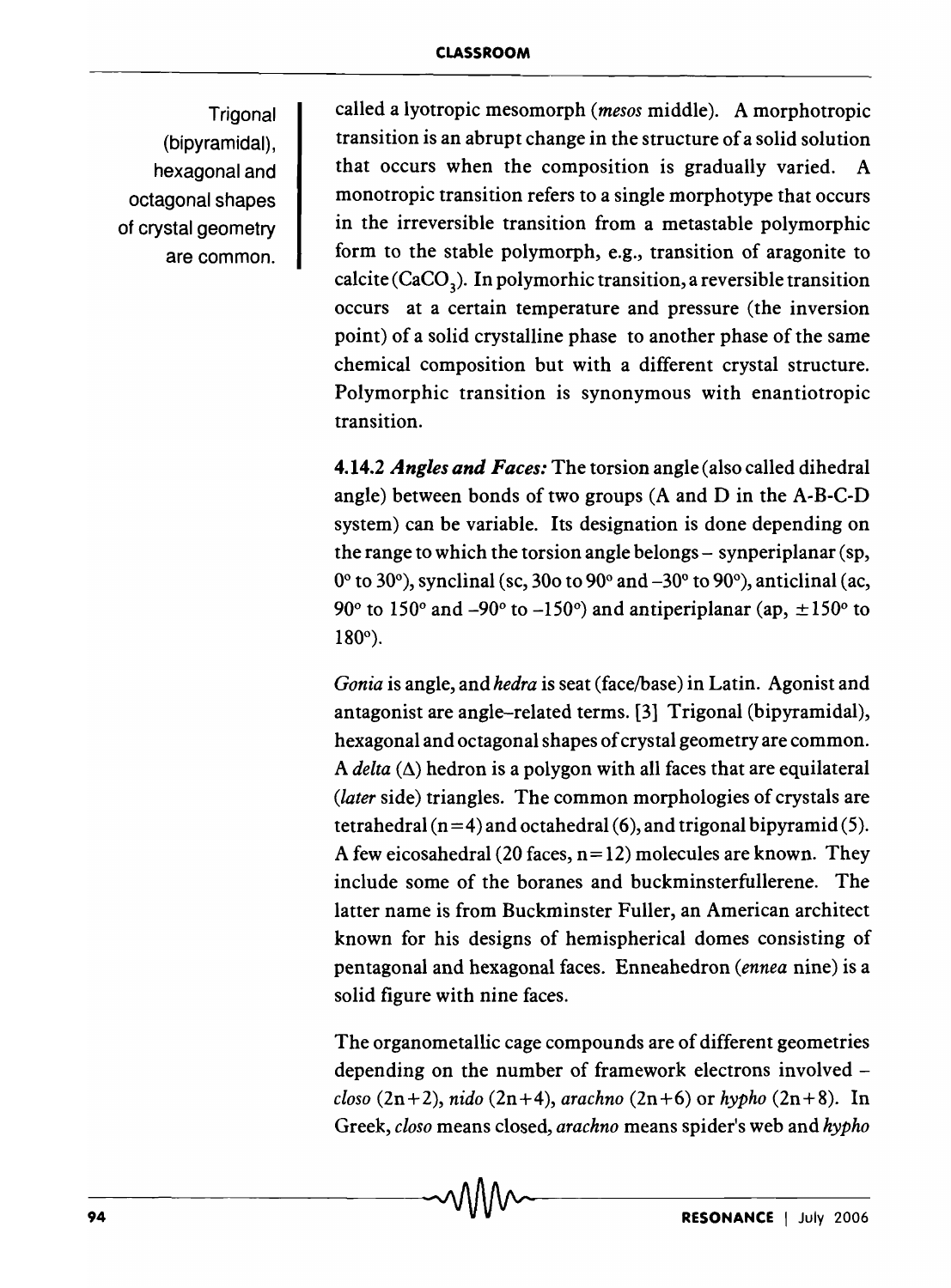means net. In Latin, *nido* means nest, giving an indication of the morphology of the structures.

#### *4.15 Work is Done Anyway*

*'Ergon',* in Greek is work. In an exergonic (exo outside) reaction  $(\Delta G<0)$ , energy is released that may be transferred as work or heat. If the transferred energy is in the form of heat, it is exothermic. In an endergonic *(endo* within) reaction  $(\Delta G > 0)$ , work is done on the system. If it is the heat that is consumed (from the surroundings), it is endothermic.

#### *4.16 Enabling*

The prefix *'en'* is an enabling prefix used for words of Latin/ French origin in the sense of in/into/upon or words of Greek origin in the sense of in. Enthalpy (Gr. *enthalpein* to warm in), entropy (Gr. *tropos* a turning, see above). Enthalpy is a thermodynamic property or state function. Trope of entropy is intended to mean that useful energy is turned to less useful energy. Thus, entropy is a measure of the energy that is unavailable for doing work since it exists as the internal motion of molecules. It is thus a measure of the disorder of a system.

#### *4.17 It's about Fleeing Away*

The term 'centrifugal' *(L.fugere* flee) is associated with a tendency to flee away from the centre (the opposite of centrifugal is centripetal; L. *petere* to seek). Fugacity is the tendency of a gas to expand or escape. Leaving groups are termed 'fuges'; one that carries away the bonding electron pair (e.g., Cl-in the hydrolysis of RCl) is called a nucleofuge, and one (e.g.,  $H^+$  in the nitration of benzene) that carries away the positive charge is called an electrofuge [3]. The reagents' OH<sup>-</sup> of the former reaction is a nucleophile (Gr. *philos* friend), and the NO<sub>2</sub><sup>+</sup> of the latter reaction, an electrophile. The tendency to depart as the charged species is termed as nucleofugality and electrofugality respectively [3].

Trope of entropy is intended to mean that useful energy is turned to less useful energy.

The term 'centrifugal' (L. fugere flee) is associated with a tendency to flee away from the centre (the opposite of centrifugal is centripetal; L. petere to seek). Fugacity is the tendency of a gas to expand or escape.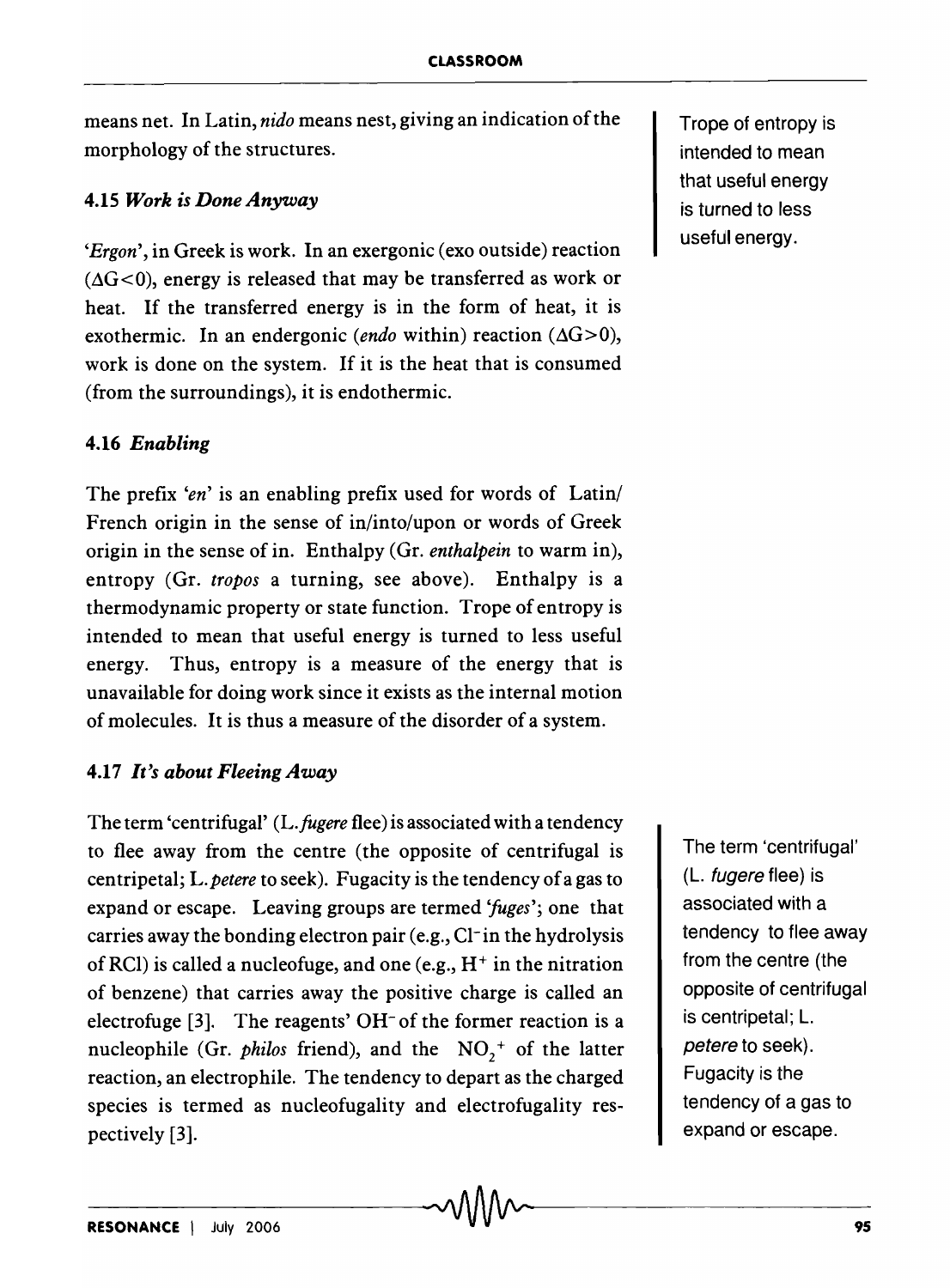In polymer nomenclature, atactic, syndiotactic, etc. indicate the tacticity. In epitaxy, a unified crystal growth or deposition of one crystal layer on another is effected.

### 4.18 *Cloud Physics at Work*

Talking of cloud to a chemist instantly brings the classical Wilson's cloud chamber, a simply named term to his attention. Cloud is *Nephele* in Greek; nephelometry is the measurement of concentration by the principle of scattering of light by the colloidal suspensions. Nephelauxetic effect (Gr. *auxein* to increase, cf., auxins, auxochrome etc.) is in particular reference to electron cloud.

#### *4.19 Roots o/Common Biological Terms in Chemistry*

The *exo-endo* pair of prefixes (Section 4.15) is used extensively in biology. Endocytosis (Gr. *kytos* vessel, case) is the uptake by a cell of particles that are too large to diffuse through the cell wall. It includes both phagocytosis *(phagos* mouth; *phag* to eat) and pinocytosis. Exocytosis is the discharge from a cell of particles too large to diffuse through the cell wall.

'Taxis' (Gr. arrangement) is the noun form of tactic (Gr. *taktos*  order), e.g., phototaxis, chemotaxis, etc. Phototaxis is moving towards light. The opposite phenomenon of moving away from light is by negative phototactic response. In polymer nomenclature, atactic, syndiotactic, etc. indicate the tacticity. In epitaxy, a unified crystal growth or deposition of one crystal layer on another is effected.

Cytoplasm (Gr. *plassein* to mould, *plastos* moulded, c.f., plasma, chloroplast) is the protoplasm of a cell, apart from that of the nucleus. Erythrocytes (Gr. *erythros* red) are red blood corpuscles, leucocytes *(Gr.leukos* white) are white corpuscles of the blood or lymph. 'Gen' (Gr. *gennaine* to generate) occurs as suffix in androgen (Gr. *andros* man), and estrogen *(oistros* frenzy). The latter is a female steroid sex hormone that maintains the menstrual cycle; it was so named probably to imply that the women were off-balance during their periods. *'Moneres'* in Greek is single. A hormone (Gr. *horme* impulse) is an internal secretion which on reaching some part of a plant/animal body exercises a physiological action, while pheromone (Gr. *pherein* to bear) is a chemical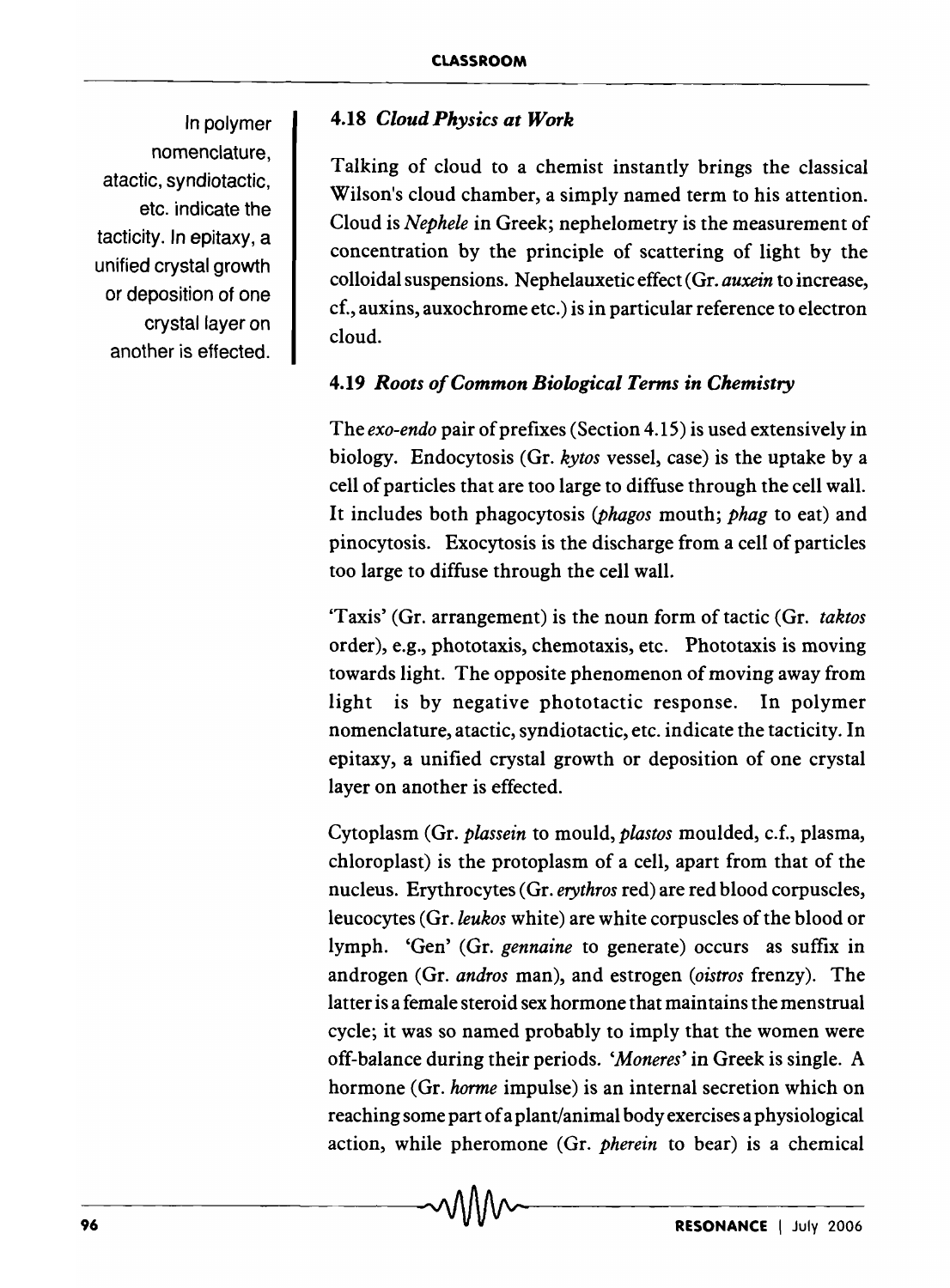substance secreted by an animal which influences the behaviour of others of its species, e.g., queen bee substance. It can be termed as an ectohormone. In chemical ecology (Gr. *oikos* house, *logos* discourse), allomone (Gr. *alios* other) has a similar genealogy.

*'Soma'* in Greek is body, e.g., chromsome (Gr. *chroma* colour). *'Trophe'* (Gr. *trophos* food) is nourishment, e.g., autotroph, auxotroph, heterotroph, mesotroph *(mesos* middle), polytroph, oligotrophic *(oligos* few) and eutrophic (eu well). *'Voro'* in Latin is to devour, e.g., herbivore, insectivore, omnivore (L. *omnis* all). An enzyme (Gr. *zyme* leaven; *zymos* fermentation) is a substance that helps fermentation. A zymogen is a proenzyme. Isozymes are electrophoretically distinct forms of an enzyme with identical function.

### *4.20 Some Left-outs*

*Gravis* is heavy in Latin, as in specific gravity and gravimetric *(metron* measurement). *Gyrus,* also of Latin is a circle, e.g., 'magnetogyric ratio' which is the ratio of magnetic moment to angular (gyric) moment. The term valency is from *valere* (Latin) that means 'to be strong'. Stoichiometry (Gr. *stoicheion* an element) is the determination of exact proportion of elements to make pure compounds, complexes, etc. The word 'canon' (Gr. *kanon* a straight rod), in music, is to piece with different parts. taking up the same theme successively. Canonical rate constant is the rate constant of a system in which the reacrtants are in thermal equilibrium at a given temperature. Canonical structures are rod-like.

*Vulcanus* in Latin is the God of fire. Vulcanisation is the heattreatment of rubber with sulphur to increase the strength. 'Galvanic' is from Luigi Galvani, the discoverer of galvanic action. Zeolites are any of a large group of aluminosilicates of  $Na, K, Ca, and Ba, containing very loosely held water. The word$ is derived from the Greek root *zeiin* which means 'to boil' and *lithos,* 'a stone', and is an allusion to the fact that many zeolites intumesce (i.e., swell up) under the blow pipe. A zwitter ion (Ger. *zwitter* a hybrid) is an ion carrying both a positive and a The term valency is from va/ere (Latin) that means 'to be strong'.

Vulcanus in Latin is the God of fire. Vulcanisation is the heat-treatment of rubber with sulphur to increase the strength.